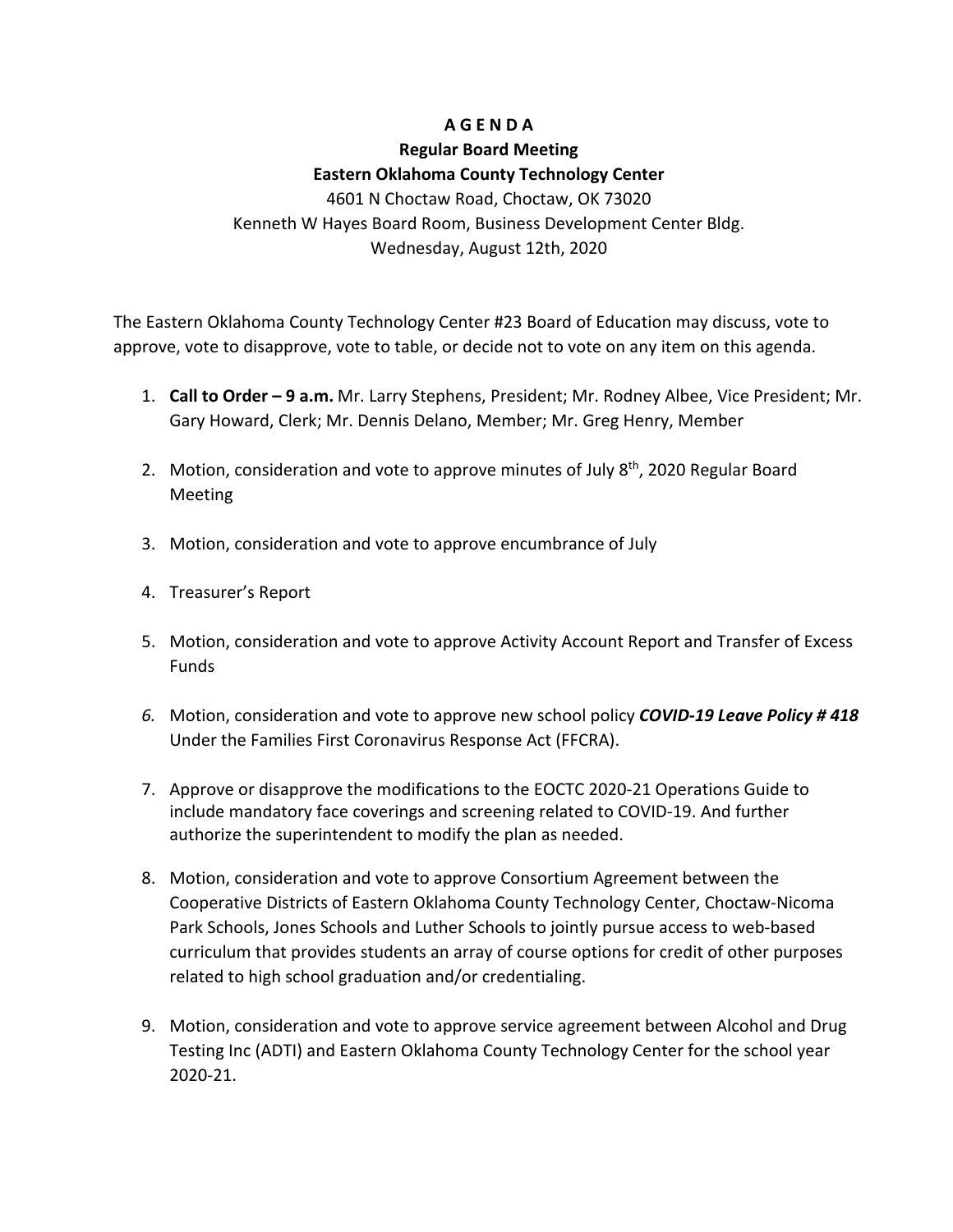- 10. Motion, consideration and vote to approve the EOC Tech Ctr 2020-2021 Techonlogy Plan
- 11. New Business: In accordance with *Okla. Stat. tit. 25, §311(A)(9)*, "new business" means any matter not known about or which could not have been reasonably foreseen prior to the time of posting of the agenda.
- 12. Superintendent's report

Proposed Executive Session for the purpose of discussing the following so the board can return to open session and take action pursuant to Executive Session Authority: *Okla. Stat. tit. 25, §307(B)(1),(3) and (7).* The following items are proposed for discussion during the Executive Session:

- a. New Employments as listed on Personnel Report
- b. Re-Employments as listed on Personnel Report
- c. Substitute STEM Club Teachers 2020-2021 as listed on Personnel Report
- 13. Motion and vote to convene in Executive Session
- 14. Motion and vote to return to Open Session
- 15. Board President's Statement of Executive Session Minutes
- 16. Motion, consideration and vote to approve, disapprove or table the following:
	- a. New Employments as listed on Personnel Report
	- b. Re-Employments as listed on Personnel Report
	- c. Substitute STEM Club Teachers 2020-2021 as listed ono Personnel Report
- 17. Board Comments
- 18. Motion and vote for approval to Adjourn

Agenda Posted: August  $10^{th}$ , 2020 by 9 o'clock a.m. Front door of Business Development Center Building

Posted by: \_\_\_\_\_

Minutes Clerk

The next Regular meeting of the Board is: **Wednesday, September 9th, 2020** 9:00 a.m. Kenneth W Hayes Board Room